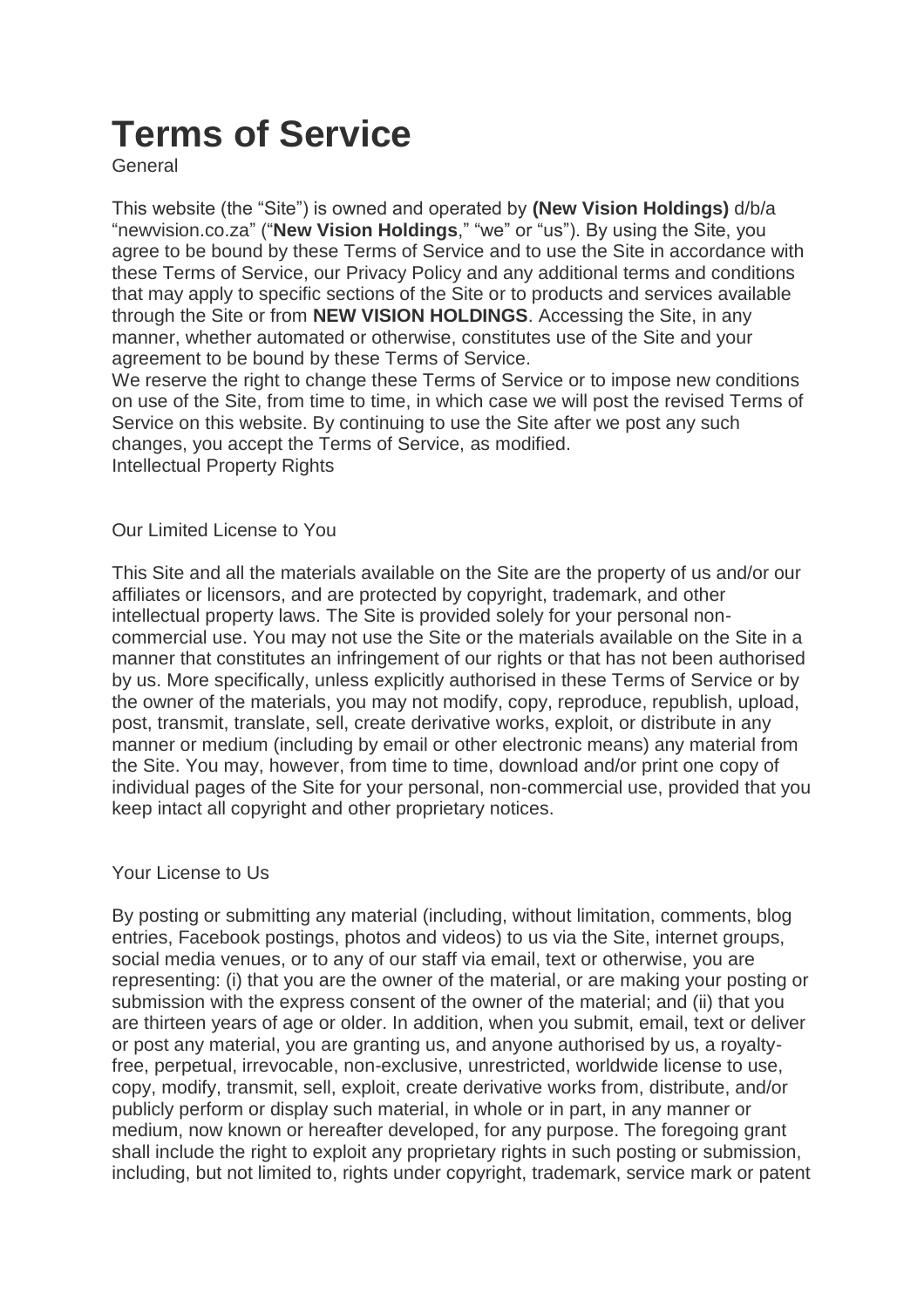laws under any relevant jurisdiction. Also, in connection with the exercise of such rights, you grant us, and anyone authorised by us, the right to identify you as the author of any of your postings or submissions by name, email address or screen name, as we deem appropriate.

You acknowledge and agree that any contributions originally created by you for us shall be deemed a "work made for hire" when the work performed is within the scope of the definition of a work made for hire in Section 101 of the United States Copyright Law, as amended. As such, the copyrights in those works shall belong to **NEW VISION HOLDINGS** from their creation. Thus, **NEW VISION HOLDINGS** shall be deemed the author and exclusive owner thereof and shall have the right to exploit any or all of the results and proceeds in any and all media, now known or hereafter devised, throughout the universe, in perpetuity, in all languages, as **NEW VISION HOLDINGS** determines. In the event that any of the results and proceeds of your submissions hereunder are not deemed a "work made for hire" under Section 101 of the Copyright Act, as amended, you hereby, without additional compensation, irrevocably assign, convey and transfer to **NEW VISION HOLDINGS** all proprietary rights, including without limitation, all copyrights and trademarks throughout the universe, in perpetuity in every medium, whether now known or hereafter devised, to such material and any and all right, title and interest in and to all such proprietary rights in every medium, whether now known or hereafter devised, throughout the universe, in perpetuity. Any posted material which are reproductions of prior works by you shall be co-owned by us.

You acknowledge that **NEW VISION HOLDINGS** has the right but not the obligation to use and display any postings or contributions of any kind and that **NEW VISION HOLDINGS** may elect to cease the use and display of any such materials (or any portion thereof), at any time for any reason whatsoever.

Limitations on Linking and Framing. You may establish a hypertext link to the Site so long as the link does not state or imply any sponsorship of your site by us or by the Site. However, you may not, without our prior written permission, frame or inline link any of the content of the Site, or incorporate into another website or other service any of our material, content or intellectual property. Disclaimers

Throughout the Site, we may provide links and pointers to Internet sites maintained by third parties. Our linking to such third-party sites does not imply an endorsement or sponsorship of such sites, or the information, products or services offered on or through the sites. In addition, neither we nor affiliates operate or control in any respect any information, products or services that third parties may provide on or through the Site or on websites linked to by us on the Site.

If applicable, any opinions, advice, statements, services, offers, or other information or content expressed or made available by third parties, including information providers, are those of the respective authors or distributors, and not **NEW VISION HOLDINGS**. Neither **NEW VISION HOLDINGS** nor any third-party provider of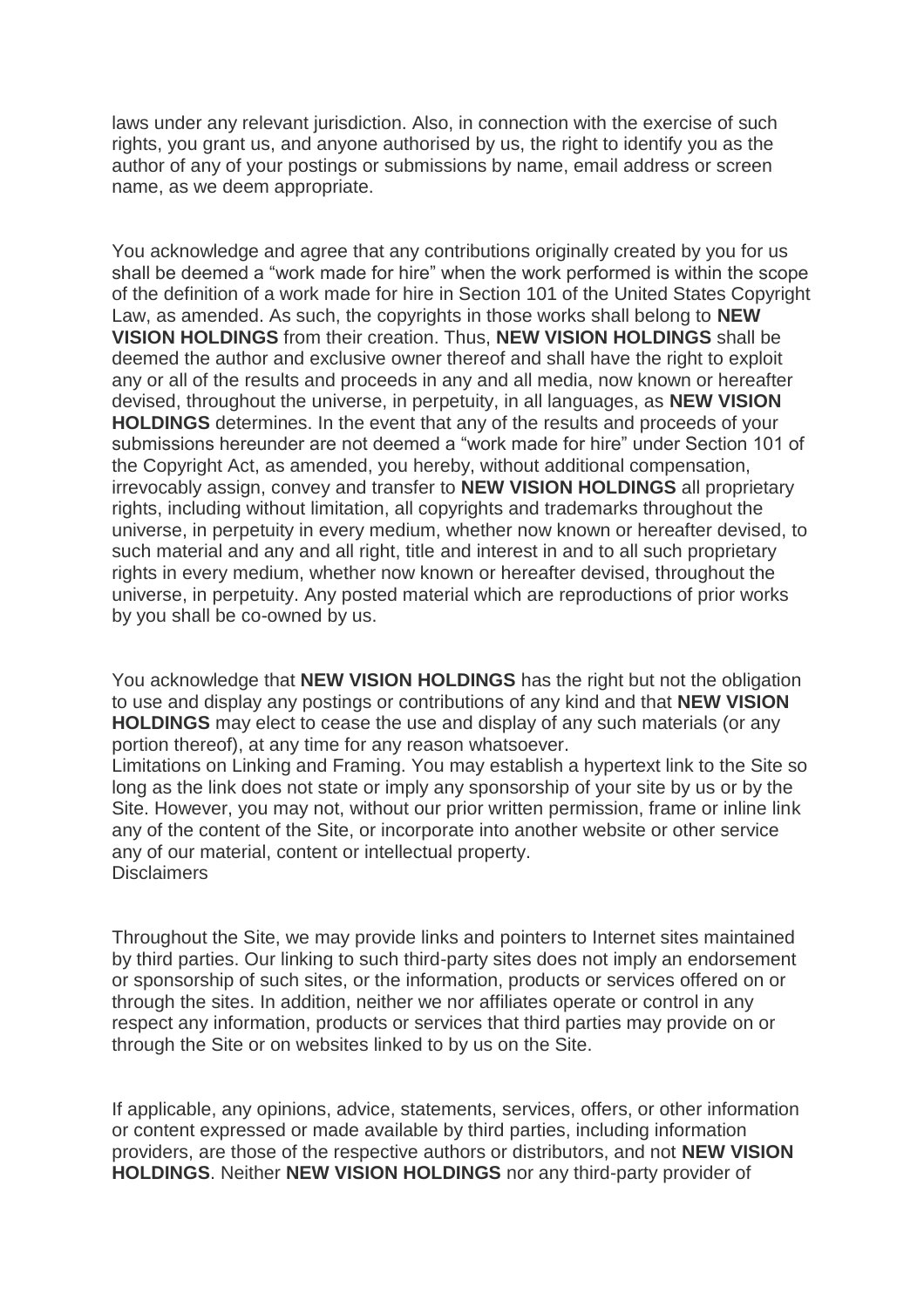information guarantees the accuracy, completeness, or usefulness of any content. Furthermore, **NEW VISION HOLDINGS** neither endorses nor is responsible for the accuracy and reliability of any opinion, advice, or statement made on any of the Sites by anyone other than an authorised **NEW VISION HOLDINGS** representative while acting in his/her official capacity.

THE INFORMATION, PRODUCTS AND SERVICES OFFERED ON OR THROUGH THE SITE AND BY NEW VISION HOLDINGS AND ANY THIRD-PARTY SITES ARE PROVIDED "AS IS" AND WITHOUT WARRANTIES OF ANY KIND EITHER EXPRESS OR IMPLIED. TO THE FULLEST EXTENT PERMISSIBLE PURSUANT TO APPLICABLE LAW, WE DISCLAIM ALL WARRANTIES, EXPRESS OR IMPLIED, INCLUDING, BUT NOT LIMITED TO, IMPLIED WARRANTIES OF MERCHANTABILITY AND FITNESS FOR A PARTICULAR PURPOSE. WE DO NOT WARRANT THAT THE SITE OR ANY OF ITS FUNCTIONS WILL BE UNINTERRUPTED OR ERROR-FREE, THAT DEFECTS WILL BE CORRECTED, OR THAT ANY PART OF THIS SITE, INCLUDING BULLETIN BOARDS, OR THE SERVERS THAT MAKE IT AVAILABLE, ARE FREE OF VIRUSES OR OTHER HARMFUL COMPONENTS.

WE DO NOT WARRANT OR MAKE ANY REPRESENTATIONS REGARDING THE USE OR THE RESULTS OF THE USE OF THE SITE OR MATERIALS ON THIS SITE OR ON THIRD-PARTY SITES IN TERMS OF THEIR CORRECTNESS, ACCURACY, TIMELINESS, RELIABILITY OR OTHERWISE. You agree at all times to defend, indemnify and hold harmless **NEW VISION HOLDINGS** its affiliates, their successors, transferees, assignees and licensees and their respective parent and subsidiary companies, agents, associates, officers, directors, shareholders and employees of each from and against any and all claims, causes of action, damages, liabilities, costs and expenses, including legal fees and expenses, arising out of or related to your breach of any obligation, warranty, representation or covenant set forth herein.

## Online Commerce

Certain sections of the Site may allow you to purchase many different types of products and services online that are provided by third parties. We are not responsible for the quality, accuracy, timeliness, reliability or any other aspect of these products and services. If you make a purchase from a merchant on the Site or on a site linked to by the Site, the information obtained during your visit to that merchant's online store or site, and the information that you give as part of the transaction, such as your credit card number and contact information, may be collected by both the merchant and us. A merchant may have privacy and data collection practices that are different from ours. We have no responsibility or liability for these independent policies. In addition, when you purchase products or services on or through the Site, you may be subject to additional terms and conditions that specifically apply to your purchase or use of such products or services. For more information regarding a merchant, its online store, its privacy policies, and/or any additional terms and conditions that may apply, visit that merchant's website and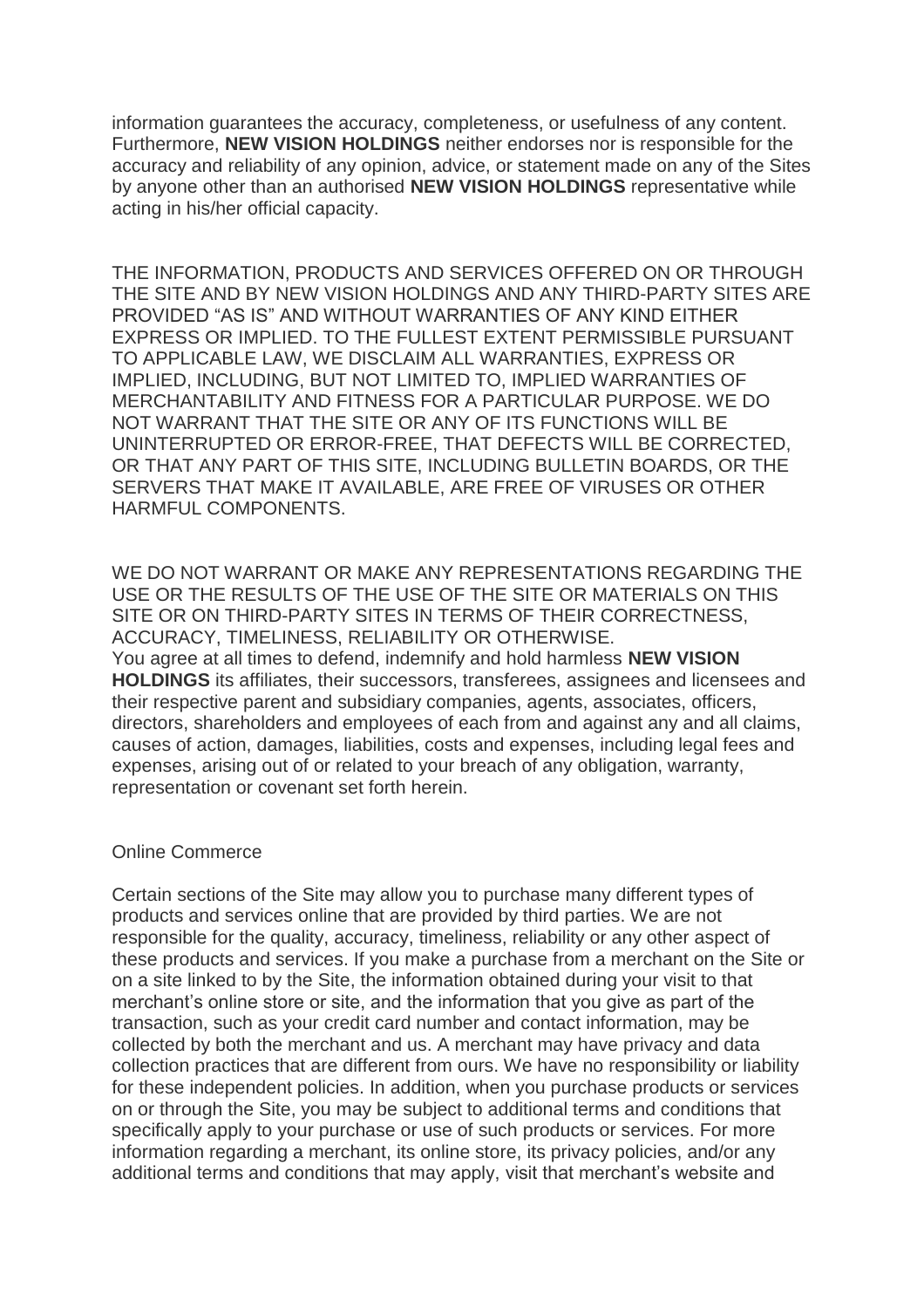click on its information links or contact the merchant directly. You release us and our affiliates from any damages that you incur, and agree not to assert any claims against us or them, arising from your purchase or use of any products or services made available by third parties through the Site.

Your participation, correspondence or business dealings with any third party found on or through our Site, regarding payment and delivery of specific goods and services, and any other terms, conditions, representations or warranties associated with such dealings, are solely between you and such third party. You agree that **NEW VISION HOLDINGS** shall not be responsible or liable for any loss, damage, or other matters of any sort incurred as the result of such dealings.

You agree to be financially responsible for all purchases made by you or someone acting on your behalf through the Site. You agree to use the Site and to purchase services or products through the Site for legitimate, non-commercial purposes only. You also agree not to make any purchases for speculative, false or fraudulent purposes or for the purpose of anticipating demand for a particular product or service. You agree to only purchase goods or services for yourself or for another person for whom you are legally permitted to do so. When making a purchase for a third party that requires you to submit the third party's personal information to us or a merchant, you represent that you have obtained the express consent of such third party to provide such third party's personal information.

Your purchase is for personal use only. Sharing of purchases is not permitted and will be considered unauthorised, an infringing use of our copyrighted material, and may subject violators to liability.

If payment for a course is declined, our system will automatically disable access to our premium materials. (We understand. This usually happens because a credit card expires.) We want to help restore your access, so we'll make every attempt to contact you to help resolve this issue. Once the billing issue is resolved, we'll restore access.

## Interactive Features

This Site may include a variety of features, such as bulletin boards, web logs, chat rooms, and email services, which allow feedback to us and real-time interaction between users, and other features which allow users to communicate with others. Responsibility for what is posted on bulletin boards, web logs, chat rooms, and other public posting areas on the Site, or sent via any email services on the Site, lies with each user – you alone are responsible for the material you post or send. We do not control the messages, information or files that you or others may provide through the Site. It is a condition of your use of the Site that you do not:

• Restrict or inhibit any other user from using and enjoying the Site.

• Use the Site to impersonate any person or entity, or falsely state or otherwise misrepresent your affiliation with a person or entity.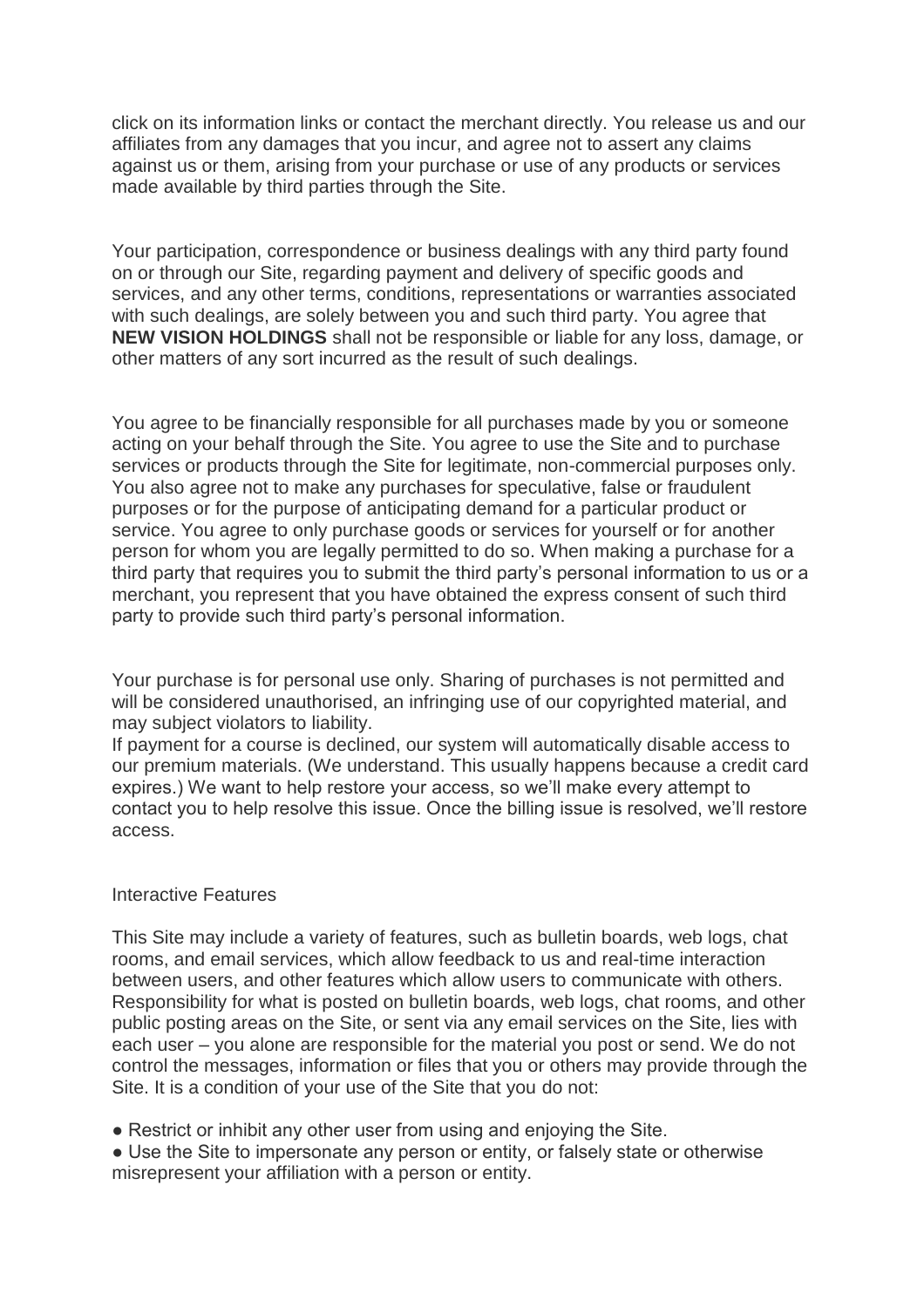• Interfere with or disrupt any servers or networks used to provide the Site or its features, or disobey any requirements, procedures, policies or regulations of the networks we use to provide the Site.

● Use the Site to instigate or encourage others to commit illegal activities or cause injury or property damage to any person.

• Gain unauthorised access to the Site, or any account, computer system, or network connected to this Site, by means such as hacking, password mining or other illicit means.

• Obtain or attempt to obtain any materials or information through any means not intentionally made available through this Site.

• Use the Site to post or transmit any unlawful, threatening, abusive, libellous, defamatory, obscene, vulgar, pornographic, profane or indecent information of any kind, including without limitation any transmissions constituting or encouraging conduct that would constitute a criminal offense, give rise to civil liability or otherwise violate any local, state, national or international law.

• Use the Site to post or transmit any information, software or other material that violates or infringes upon the rights of others, including material that is an invasion of privacy or publicity rights or that is protected by copyright, trademark or other proprietary right, or derivative works with respect thereto, without first obtaining permission from the owner or rights holder.

• Use the Site to post or transmit any information, software or other material that contains a virus or other harmful component.

• Use the Site to post, transmit or in any way exploit any information, software or other material for commercial purposes, or that contains advertising.

• Use the Site to advertise or solicit to anyone to buy or sell products or services, or to make donations of any kind, without our express written approval.

• Gather for marketing purposes any email addresses or other personal information that has been posted by other users of the Site.

**NEW VISION HOLDINGS** may host message boards, chats and other public forums on its Sites. Any user failing to comply with the terms and conditions of this Agreement may be expelled from and refused continued access to, the message boards, chats or other public forums in the future. **NEW VISION HOLDINGS** or its designated agents may remove or alter any user-created content at any time for any reason. Message boards, chats and other public forums are intended to serve as discussion centres for users and subscribers. Information and content posted within these public forums may be provided by **NEW VISION HOLDINGS** staff, **NEW VISION HOLDINGS's** outside contributors, or by users not connected with **NEW VISION HOLDINGS**, some of whom may employ anonymous user names. **NEW VISION HOLDINGS** expressly disclaims all responsibility and endorsement and makes no representation as to the validity of any opinion, advice, information or statement made or displayed in these forums by third parties, nor are we responsible for any errors or omissions in such postings, or for hyperlinks embedded in any messages. Under no circumstances will we, our affiliates, suppliers or agents be liable for any loss or damage caused by your reliance on information obtained through these forums. The opinions expressed in these forums are solely the opinions of the participants, and do not reflect the opinions of **NEW VISION HOLDINGS** or any of its subsidiaries or affiliates.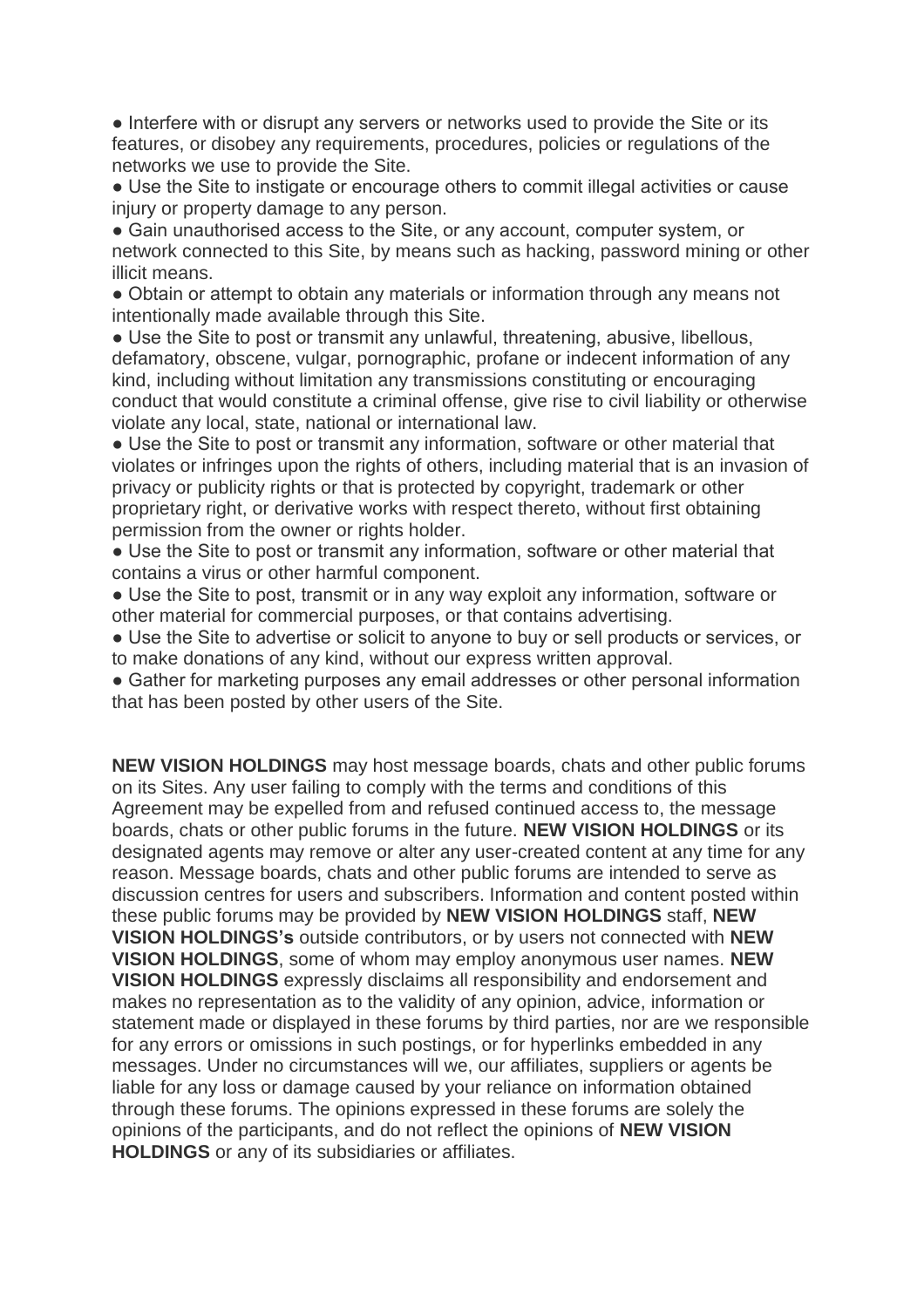**NEW VISION HOLDINGS** has no obligation whatsoever to monitor any of the content or postings on the message boards, chat rooms or other public forums on the Sites. However, you acknowledge and agree that we have the absolute right to monitor the same at our sole discretion. In addition, we reserve the right to alter, edit, refuse to post or remove any postings or content, in whole or in part, for any reason and to disclose such materials and the circumstances surrounding their transmission to any third party in order to satisfy any applicable law, regulation, legal process or governmental request and to protect ourselves, our clients, sponsors, users and visitors.

We occasionally include access to an online community as part of our programs. We want every single member to add value to the group. Our goal is to make your community the most valuable community you're a member of. Therefore, we reserve the right to remove anyone at any time. We rarely do this, but we want to let you know how seriously we take our communities.

## Registration

To access certain features of the Site, we may ask you to provide certain demographic information including your gender, year of birth, zip code and country. In addition, if you elect to sign-up for a particular feature of the Site, such as chat rooms, web logs, or bulletin boards, you may also be asked to register with us on the form provided and such registration may require you to provide personally identifiable information such as your name and email address. You agree to provide true, accurate, current and complete information about yourself as prompted by the Site's registration form. If we have reasonable grounds to suspect that such information is untrue, inaccurate, or incomplete, we have the right to suspend or terminate your account and refuse any and all current or future use of the Site (or any portion thereof). Our use of any personally identifiable information you provide to us as part of the registration process is governed by the terms of our Privacy Policy.

## Passwords

To use certain features of the Site, you will need a username and password, which you will receive through the Site's registration process. You are responsible for maintaining the confidentiality of the password and account, and are responsible for all activities (whether by you or by others) that occur under your password or account. You agree to notify us immediately of any unauthorised use of your password or account or any other breach of security, and to ensure that you exit from your account at the end of each session. We cannot and will not be liable for any loss or damage arising from your failure to protect your password or account information.

Limitation of Liability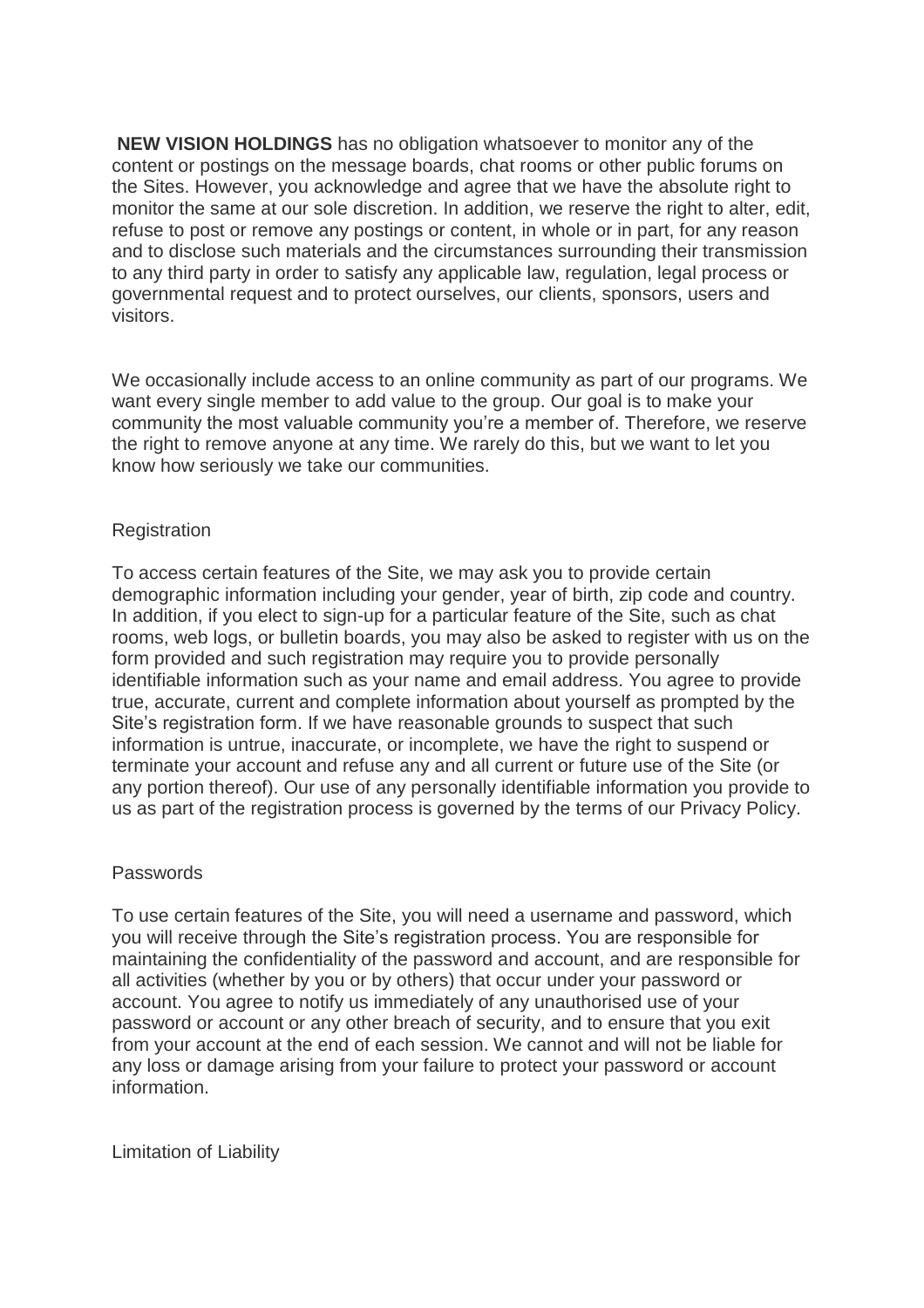UNDER NO CIRCUMSTANCES, INCLUDING, BUT NOT LIMITED TO, NEGLIGENCE, SHALL WE, OUR SUBSIDIARY AND PARENT COMPANIES OR AFFILIATES BE LIABLE FOR ANY DIRECT, INDIRECT, INCIDENTAL, SPECIAL OR CONSEQUENTIAL DAMAGES THAT RESULT FROM THE USE OF, OR THE INABILITY TO USE, THE SITE, INCLUDING OUR MESSAGING, BLOGS, COMMENTS OF OTHERS, BOOKS, EMAILS, PRODUCTS, OR SERVICES, OR THIRD-PARTY MATERIALS, PRODUCTS, OR SERVICES MADE AVAILABLE THROUGH THE SITE OR BY US IN ANY WAY, EVEN IF WE ARE ADVISED BEFOREHAND OF THE POSSIBILITY OF SUCH DAMAGES. (BECAUSE SOME STATES DO NOT ALLOW THE EXCLUSION OR LIMITATION OF CERTAIN CATEGORIES OF DAMAGES, THE ABOVE LIMITATION MAY NOT APPLY TO YOU. IN SUCH STATES, OUR LIABILITY AND THE LIABILITY OF OUR SUBSIDIARY AND PARENT COMPANIES OR AFFILIATES IS LIMITED TO THE FULLEST EXTENT PERMITTED BY SUCH STATE LAW.) YOU SPECIFICALLY ACKNOWLEDGE AND AGREE THAT WE ARE NOT LIABLE FOR ANY DEFAMATORY, OFFENSIVE OR ILLEGAL CONDUCT OF ANY USER. IF YOU ARE DISSATISFIED WITH THE SITE, ANY MATERIALS, PRODUCTS, OR SERVICES ON THE SITE, OR WITH ANY OF THE SITE'S TERMS AND CONDITIONS, YOUR SOLE AND EXCLUSIVE REMEDY IS TO DISCONTINUE USING THE SITE AND THE PRODUCTS, SERVICES AND/OR MATERIALS NEW VISION HOLDINGS IS NOT AN INVESTMENT ADVISORY SERVICE, IS NOT AN INVESTMENT ADVISER, AND DOES NOT PROVIDE PERSONALISED FINANCIAL ADVICE OR ACT AS A FINANCIAL ADVISOR.

WE EXIST FOR EDUCATIONAL PURPOSES ONLY, AND THE MATERIALS AND INFORMATION CONTAINED HEREIN AND IN OUR PRODUCTS AND SERVICES ARE FOR GENERAL INFORMATIONAL PURPOSES ONLY. NONE OF THE INFORMATION PROVIDED BY US IS INTENDED AS INVESTMENT, TAX, ACCOUNTING OR LEGAL ADVICE, AS AN OFFER OR SOLICITATION OF AN OFFER TO BUY OR SELL, OR AS AN ENDORSEMENT, RECOMMENDATION OR SPONSORSHIP OF ANY NEW VISION HOLDINGS, SECURITY, OR FUND. OUR INFORMATION SHOULD NOT BE RELIED UPON FOR PURPOSES OF TRANSACTING IN SECURITIES OR OTHER INVESTMENTS.

WE DO NOT OFFER OR PROVIDE TAX, LEGAL OR INVESTMENT ADVICE AND YOU ARE RESPONSIBLE FOR CONSULTING TAX, LEGAL, OR FINANCIAL PROFESSIONALS BEFORE ACTING ON ANY INFORMATION PROVIDED BY US. THIS SITE IS CONTINUALLY UNDER DEVELOPMENT AND NEW VISION HOLDINGS MAKES NO WARRANTY OF ANY KIND, IMPLIED OR EXPRESS, AS TO ITS ACCURACY, COMPLETENESS OR APPROPRIATENESS FOR ANY PURPOSE.

YOU acknowledge and agrees that no representation has been made by **NEW VISION HOLDINGS** OR ITS AFFILIATES and relied upon as to the future income, expenses, sales volume or potential profitability that may be derived from the participation in THIS PROGRAM.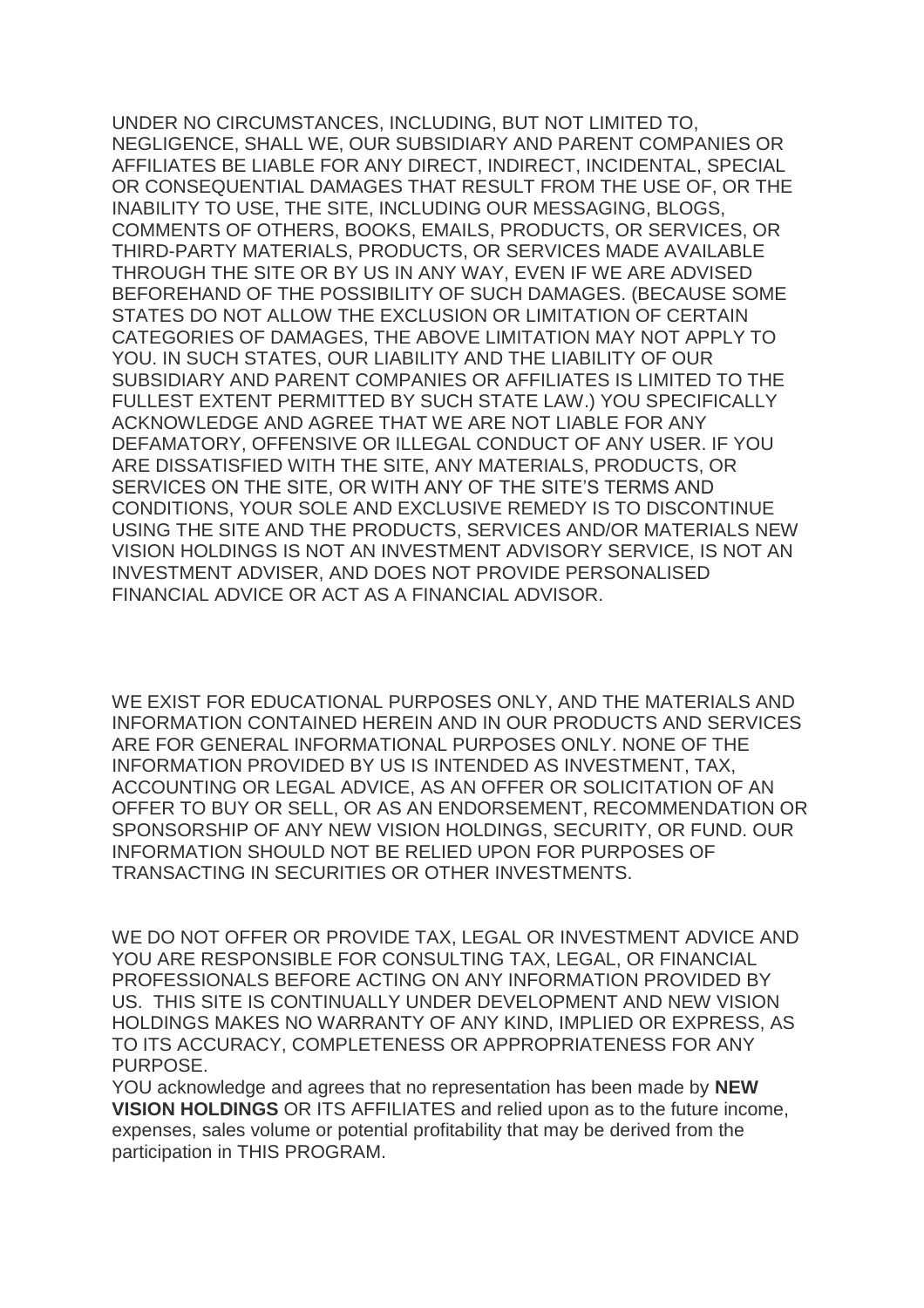# **Termination**

We may cancel or terminate your right to use the Site or any part of the Site at any time without notice. In the event of cancellation or termination, you are no longer authorised to access the part of the Site affected by such cancellation or termination. The restrictions imposed on you with respect to material downloaded from the Site, and the disclaimers and limitations of liabilities set forth in these Terms of Service, shall survive. Refund Policy

Your purchase of a product or service or ticket to an event may or may not provide for any refund. Each specific product, service, event or course will specify its own refund policy.

# **Other**

The Digital Millennium Copyright Act of 1998 (the "DMCA") provides recourse for copyright owners who believe that material appearing on the Internet infringes their rights under the U.S. copyright law. If you believe in good faith that materials hosted by **NEW VISION HOLDINGS** infringe your copyright, you, or your agent may send to **NEW VISION HOLDINGS** a notice requesting that the material be removed or access to it be blocked. Any notification by a copyright owner or a person authorised to act on its behalf that fails to comply with requirements of the DMCA shall not be considered sufficient notice and shall not be deemed to confer upon **NEW VISION HOLDINGS** actual knowledge of facts or circumstances from which infringing material or acts are evident. If you believe in good faith that a notice of copyright infringement has been wrongly filed against you, the DMCA permits you to send to **NEW VISION HOLDINGS** a counter-notice. All notices and counter notices must meet the then current statutory requirements imposed by the DMCA; see http://www.loc.gov/copyright for details. **NEW VISION HOLDINGS's** Copyright Agent for notice of claims of copyright infringement or counter notices can be reached as follows: **(lindib@newvision.co.za)**

This Agreement shall be binding upon and inure to the benefit of **NEW VISION HOLDINGS** and our respective assigns, successors, heirs, and legal representatives. Neither this Agreement nor any rights hereunder may be assigned without the prior written consent of **NEW VISION HOLDINGS**. Notwithstanding the foregoing, all rights and obligations under this Agreement may be freely assigned by **NEW VISION HOLDINGS** to any affiliated entity or any of its wholly owned subsidiaries

These Terms of Use shall be governed by and construed in accordance with the laws of the State of [YOUR COUNTRY/STATE] and any dispute shall be subject to binding arbitration in [YOUR COUNTRY/STATE], [YOUR COUNTRY/STATE]. If any provision of this agreement shall be unlawful, void or for any reason unenforceable, then that provision shall be deemed severable from this agreement and shall not affect the validity and enforceability of any remaining provisions.